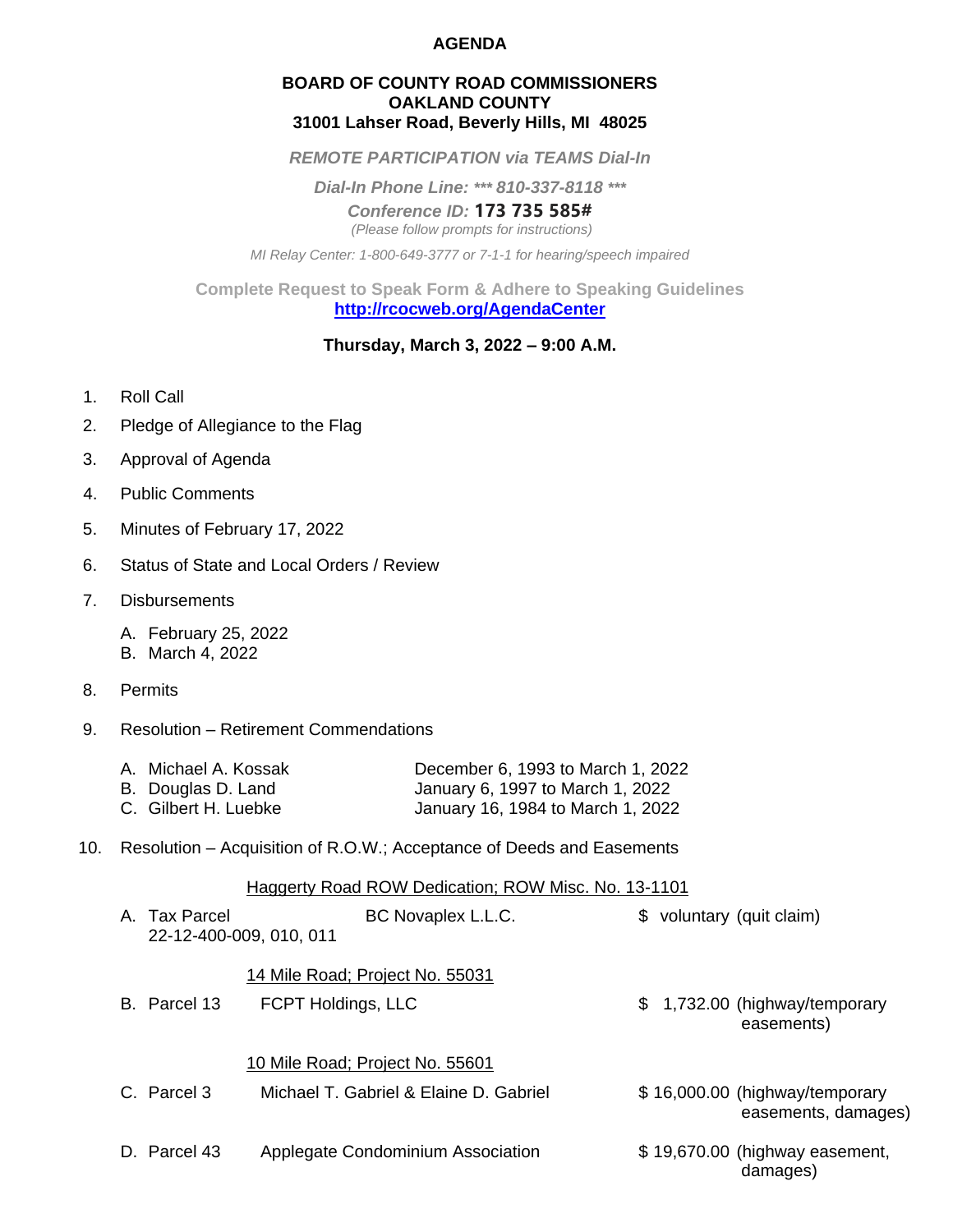11. Resolution – Acquisition of R.O.W.; Proposed Condemnation

10 Mile Road; Project No. 55601

- A. Parcel 44 Bradley Neilson, Mortgage Electronic  $$ 19,030.00$  (highway easement) Registration Systems, Inc., University Bank Michigan Bell Telephone Co., and any other parties of interest unknown to the Board at this time
- B. Parcel 74 The William V. Licari Trust under Agreement \$ 15,520.00 (highway/temporary Dated August 18, 1986, Amy Licari Cheeseman, easements) Anthony W. Licari, William V. Licari, Any and All Successor Trustees of The William V. Licari Trust under Agreement dated August 18, 1986, Buckeye Pipe Line Co., City of Novi, Michigan Bell Telephone Co., Saam Enterprises Inc., Moufid Leon, Debra Leon, Moe's on Ten Seafood Grill, Leon's of Novi, Inc., DTE Electric Co. f/k/a The Detroit Edison Co., Golden Oaks Liquor, Novi Liquor Shop, Inc., Gwendolyn's Alterations, Gwendolyn's LTD, AITec Computers Service & Repair, AITec Computers LLC, Dunkin' Donuts, Baskin-Robbins, OM Novi Donuts, Inc., M.J.N. Limited, William V. Licari Trust under Trust Agreement dated August 8, 1986, amended and restated on July 7, 1999, Amy Cheeseman, as Trustee of the William V. Licari Trust under Trust Agreement dated August 8, 1986, The William V. Licari Trust under Agreement dated August 19, 1986, Any and All Successor Trustees of the William V. Licari Trust under Agreement dated August 19, 1986, and any other parties of interest unknown to the Board at this time.
- 12. Resolution ROW Acceptance
	- A. Cottages at Turtle Creek Phase 1, Section 6; Lyon Township
	- B. Devonshire Phase 1, Section 36; Lyon Township
- 13. Resolution Suspension of Automatic Imposition of Spring Weight Restrictions; ratify
- 14. Resolution Outside Counsel Rate Increase
- 15. Resolution Amendment to FY2022 Budget; Additional Position
	- . Add one (1) HR Specialist, Grade 3 Confidential; Human Resources Department; effective upon acceptance
- 16. Resolution Road Closure
	- . 14 Mile Road, East Walled Lake Drive to Novi Road/Decker Road; Cities of Novi and Walled Lake, Commerce Township; March 7, 2022 through May 15, 2022
- 17. Agreement Local Cost Participation
	- A. Green Road, Walnut Lake Road to Orchard Lake Road; Pine Lake Road, Orchard Lake Road to Middlebelt Road; Project No. 56672; with West Bloomfield Township
	- B. Livernois Road, Long Lake Road to South Boulevard; Project No. 56721; with the City of Troy
	- C. Orchard Lake Road at West Bloomfield Trail; Project No. 56751; with the City of Orchard Lake Village
	- D. 2022 Gravel Road Program, various roads; Project No. 56762; with Addison Township